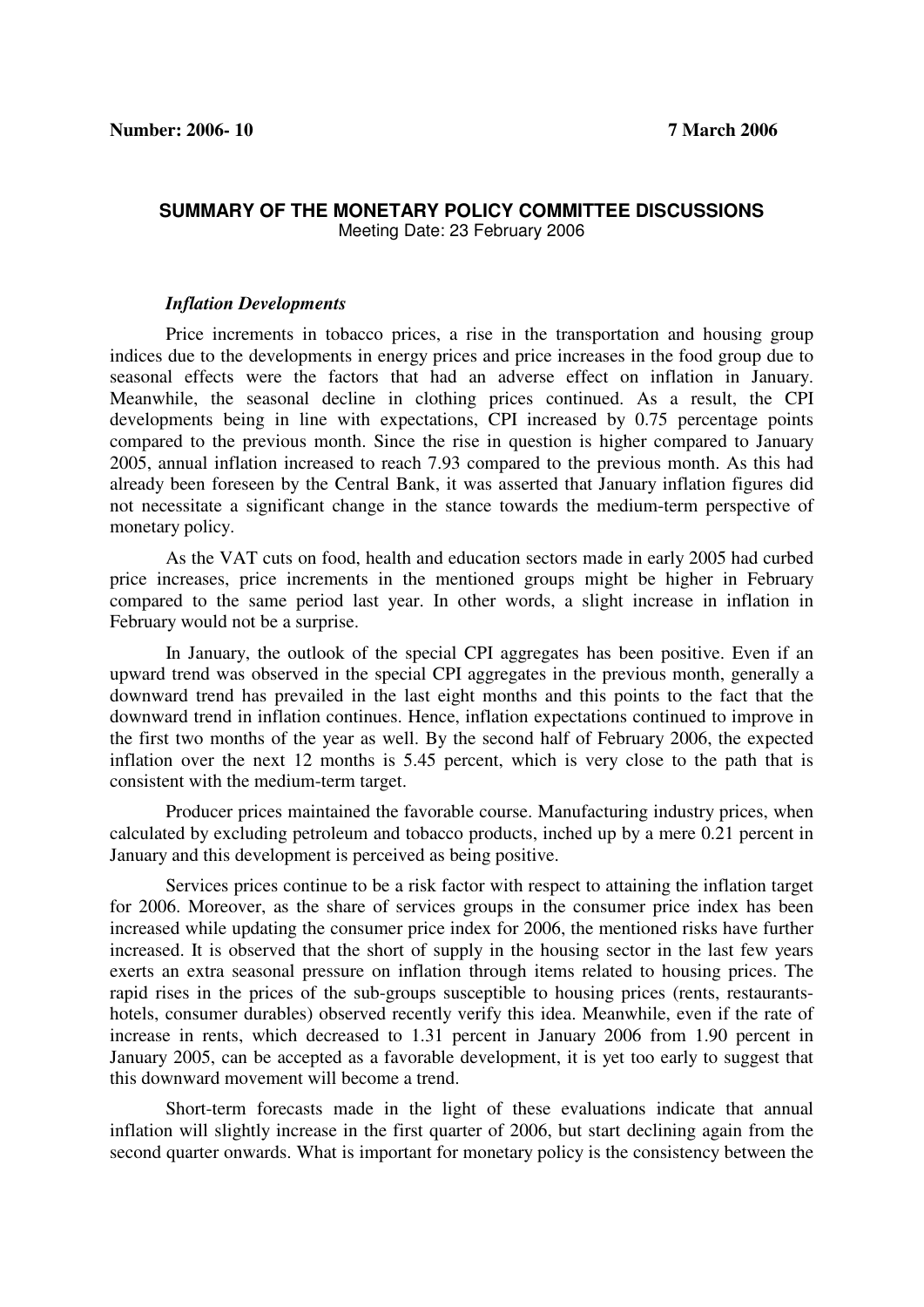medium-term inflation trend and the targets. Therefore, evaluating elements such as supply and demand developments, productivity and costs is very important.

## *Factors Affecting Inflation*

The sales figures pertaining to the last quarter of 2005 and developments in consumption indices and consumer tendency surveys contain signals that consumption demand, especially the demand for consumer durables, is stable. Although a slow-down was observed in demand and production indicators in January, this slow-down is considered to stem from the decline in the number of working days caused by the long religious holiday. Nevertheless, quarterly trends of the indicators in the Business Tendency Survey, which include production, domestic market sales and orders and volume of current work, are observed to maintain their favorable course. Furthermore, according to the Manufacturing Industry Tendency Survey data, proportion of the firms, which cited the lack of demand in the domestic market as one of the reasons that impede their full capacity, continued to decline.

The rapid growth trend of investments continued in the last period. According to seasonally adjusted data, increases in the production of machinery-equipment, office machinery and electrical machinery and appliances sectors continued in the last quarter of 2005. In the same period, the data pertaining to domestic sales of commercial vehicles and imports of capital goods also point to the revival in investments. Meanwhile, the distortion observed in the data pertaining to economic activity in January, was reflected on the investment tendency for the next 12-month data in the Business Tendency Survey. However, as the said indicator is still at a high level compared to the achieved level, the investment tendency is deemed to maintain a strong course. As a result of the macroeconomic stability that increased in recent years, long-term interest rates continued to decline gradually and the New Turkish lira retained its strong position. These two factors underpin the revival in investments. These developments ensure the continuation of the increases in *partial* productivity, as well. There is no doubt that what is important for the sustainability of the increases in productivity is the increase in *total factor* productivity. In this respect, the continuation of structural regulations such as the enhancement of competitiveness and amelioration of the investment environment are of great importance.

Industrial production maintains its stable trend. The Real Sector Confidence Index maintained its high level despite its downward movement in January. Meanwhile, the capacity utilization rates being at relatively lower levels compared to the previous year, limits the effects of the revival in the economy on prices. Considering that the increase in production capacity continued throughout 2005, a similar outlook is also foreseen in the upcoming period.

Another significant point related to the developments in January is the annual decline in exports. However, when excluded from the calendar effects such as seasonality and working days, it is observed that exports increased annually. Furthermore, the continuation of the positive course of the expectations that are mentioned in the Business Tendency Survey for the volume of the goods to be sold to foreign markets and the amount of new orders coming from the export market in the upcoming quarter, and the leading indicators announced for February, indicate that the increase in foreign demand will continue, albeit with a slowdown compared to previous years.

Although consumer loans maintain their high levels, their annual rates of increase, excluding housing credits, displayed a stable trend in the last period. This is considered as an indicator of the stability of the increase in domestic demand. There is no doubt that the increases in housing credits, which stemmed from structural factors, might continue in the upcoming years. Moreover, the rapid declines observed in credit interest rates in the past year,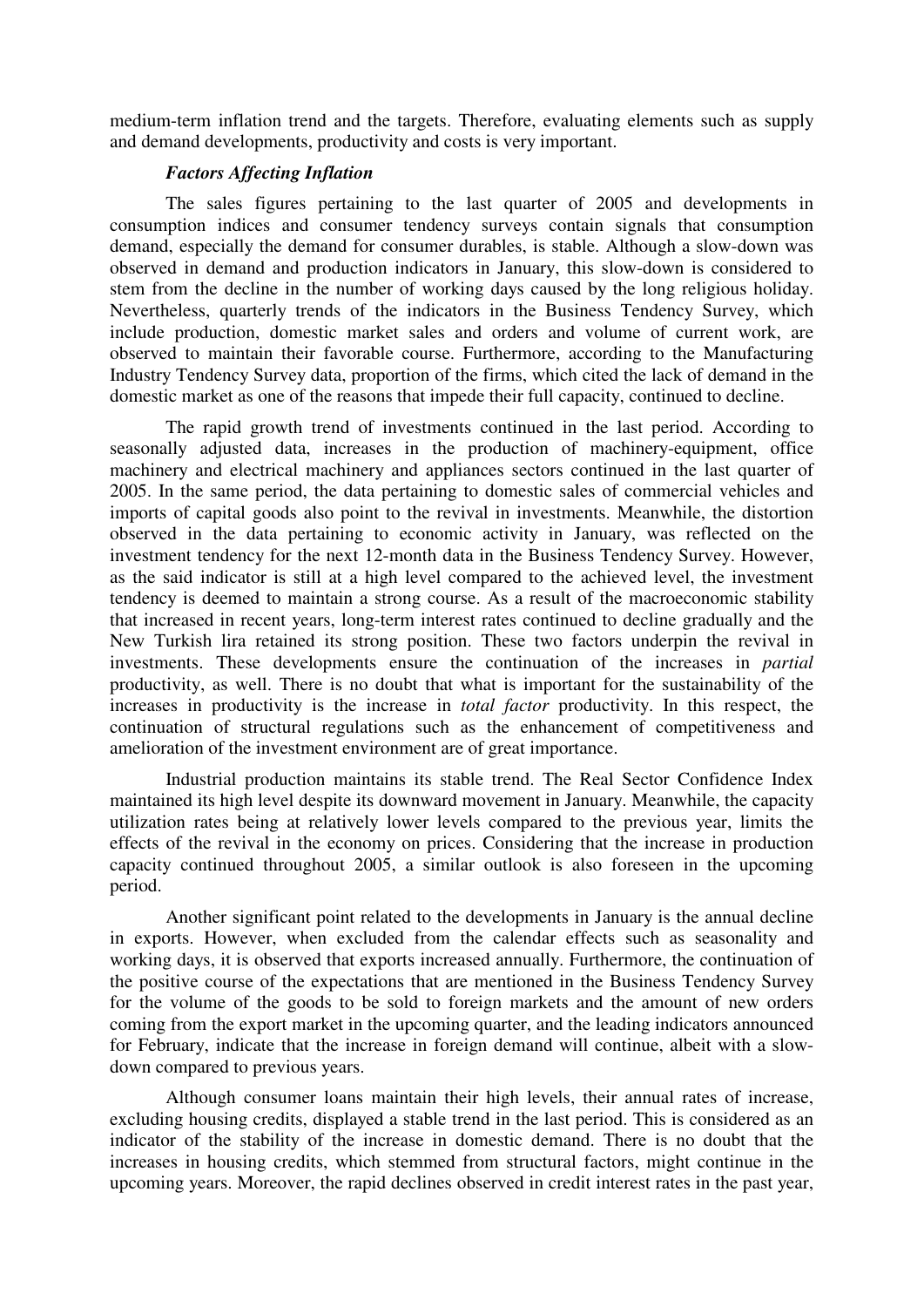are expected to continue to underpin both consumer and corporate credits. The results of the Banks Loans Tendency Survey for the last quarter of 2005 indicate that the increase in the demand for consumer credits and especially for housing credits will continue. In this context, rapid credit expansion is considered as a development that should be monitored closely in terms of both price and financial stability.

To sum up, the evaluations regarding supply and demand conditions, point to the fact that the stagnation observed in January stemmed from the seasonal factors and that the increase in total demand maintains its stable course. The continuance of productivity increases in line with the investment-based growth restricts cost pressures. Meanwhile, it is anticipated that the support of supply and demand conditions to the downward trend in inflation will be limited in the upcoming period compared to previous years.

Developments in crude oil prices stood as the leading factor in terms of production costs. In recent months, continuation of the unforeseen volatility in oil prices confirms that oil prices remain as a significant risk factor in terms of the achievability of the inflation target for 2006. Moreover, the fact that the International Metal Prices Index registered high increases on an annual basis constitutes another risk factor. Despite of all these unfavorable developments in international raw material prices, the strong position of the New Turkish lira helped restrain the increases in input costs in the recent period.

The risks for the inflation outlook arising from likely fluctuations in international liquidity conditions and global risk appetite are always present. Historically low long-term interest rates in developed countries in recent years led to the flow of international funds particularly to developing countries that made significant progress towards stability, such as Turkey. In case of a reversal in these trends, fluctuations may occur in the financial markets. Although recently the stance of both the European Central Bank and the Federal Reserve provide some signals for the continuation of this trend for quite a while, it is a fact that global trends may change very quickly. The financing structure of the current account deficit has tended to grow stronger recently, which means that the resilience to fluctuations in international liquidity conditions started to increase. Nevertheless, sustaining the structural adjustments in a determined manner and the continuance of implementations that would encourage direct capital inflow are still critical in terms of medium and long-term perspective.

## *Monetary Policy*

In the light of the developments summarized above, the Monetary Policy Committee has concluded that, although there seem to be favorable developments in some cost factors, the data announced recently on inflation and economic activity do not significantly change the outlook elaborated in the Inflation Report. The forecasts indicate that the disinflation process, coming to a halt in the first quarter of 2006, will resume in the second quarter. Despite this downward trend, in light of current data, end-year inflation is more likely to be above the point target of 5 percent rather than below. The cautious approach of monetary policy should be maintained due to the continuation of price rigidities in the service sector, the reduction of the support of supply and demand conditions to disinflation, and the continued risks related to the costs of raw materials. On the other hand, the decrease in the risk premium has been noted and is being monitored with a view to assessing whether it is going to be permanent or temporary.

As a result of these evaluations, Monetary Policy Committee decided to keep shortterm interest rates (policy rates) applied at the CBRT Interbank Money Market and the Istanbul Stock Exchange Repo-Reverse Repo Market unchanged at the meeting dated 23 February 2006.